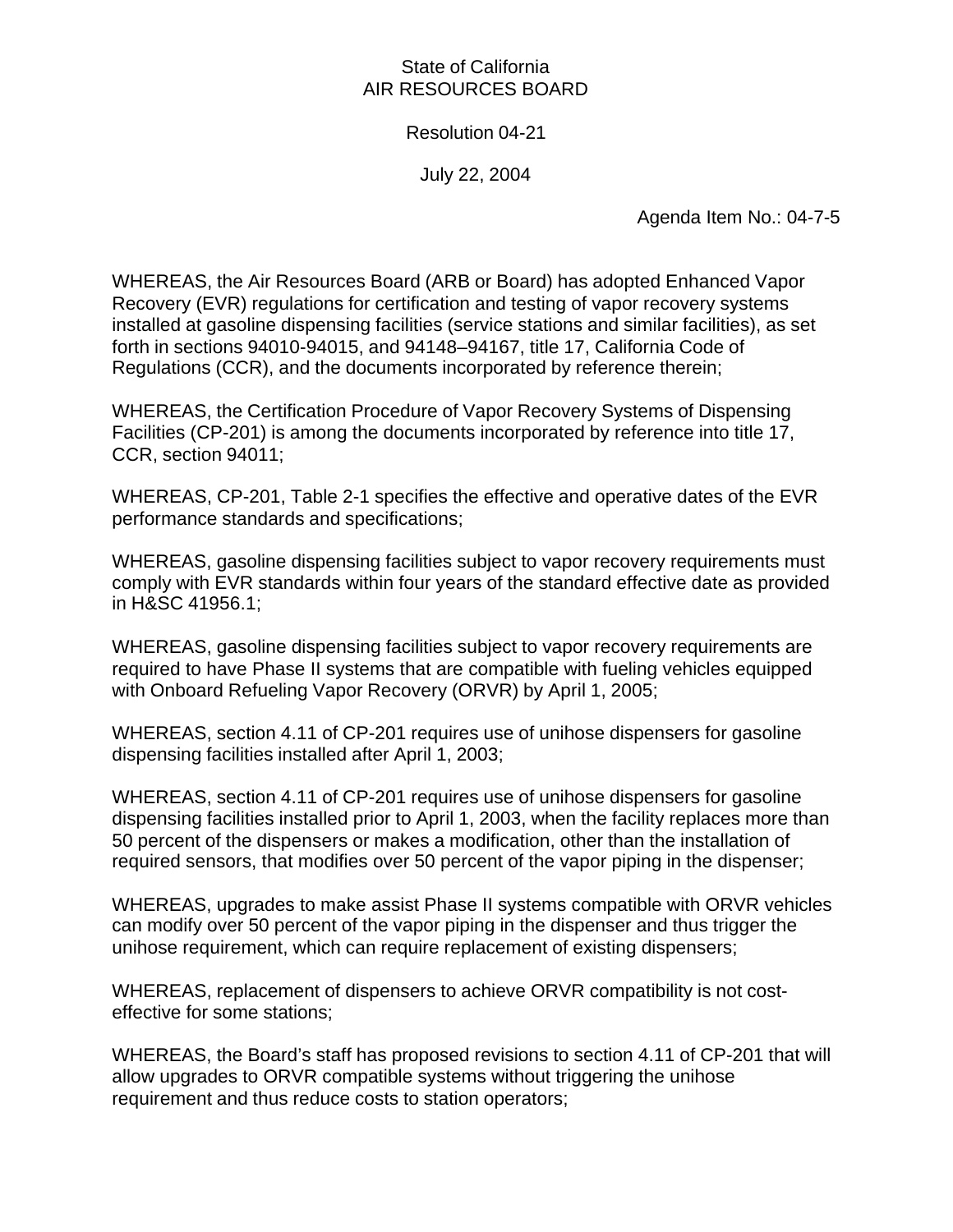WHEREAS, the Board's staff has proposed amendments to title 17, CCR, section 94011, which incorporates by reference the revised vapor recovery certification procedure;

WHEREAS, the proposed amendments are reasonable and necessary to achieve and maintain ambient air quality standards;

WHEREAS, the California Environmental Quality Act and Board regulations require that no project which may have significant adverse environmental impacts be adopted as originally proposed if feasible alternatives or mitigation measures are available to reduce or eliminate such impacts;

WHEREAS, a public hearing and other administrative proceedings have been held in accordance with the provisions of chapter 3.5 (commencing with section 11340), part 1, division 3, title 2 of the Government Code;

WHEREAS, the Board has considered the preliminary impact of the proposed regulatory action on the economy of the state;

WHEREAS, the Board finds that:

Amendment of the provisions of title 17, California Code of Regulations, as set forth in Attachment A hereto, and the incorporation of the proposed amended vapor recovery certification procedure as set forth in Attachment B hereto, are necessary and appropriate to satisfy the requirements of sections 39601, 39607(d), 41950, and 41954 of the Health and Safety Code;

The actions approved herein will have no significant adverse environmental impacts; and

There is no reasonable alternative considered by the Board or otherwise identified that would be more effective in carrying out the purpose for which the regulations are proposed or would be as effective and less burdensome to affected private persons or businesses.

NOW, THEREFORE, BE IT RESOLVED that the Board hereby approves section 94011, title 17, California Code of Regulations, as set forth in Attachment A hereto.

> I hereby certify that the above is a true and correct copy of Resolution 04-21, as adopted by the Air Resources Board.